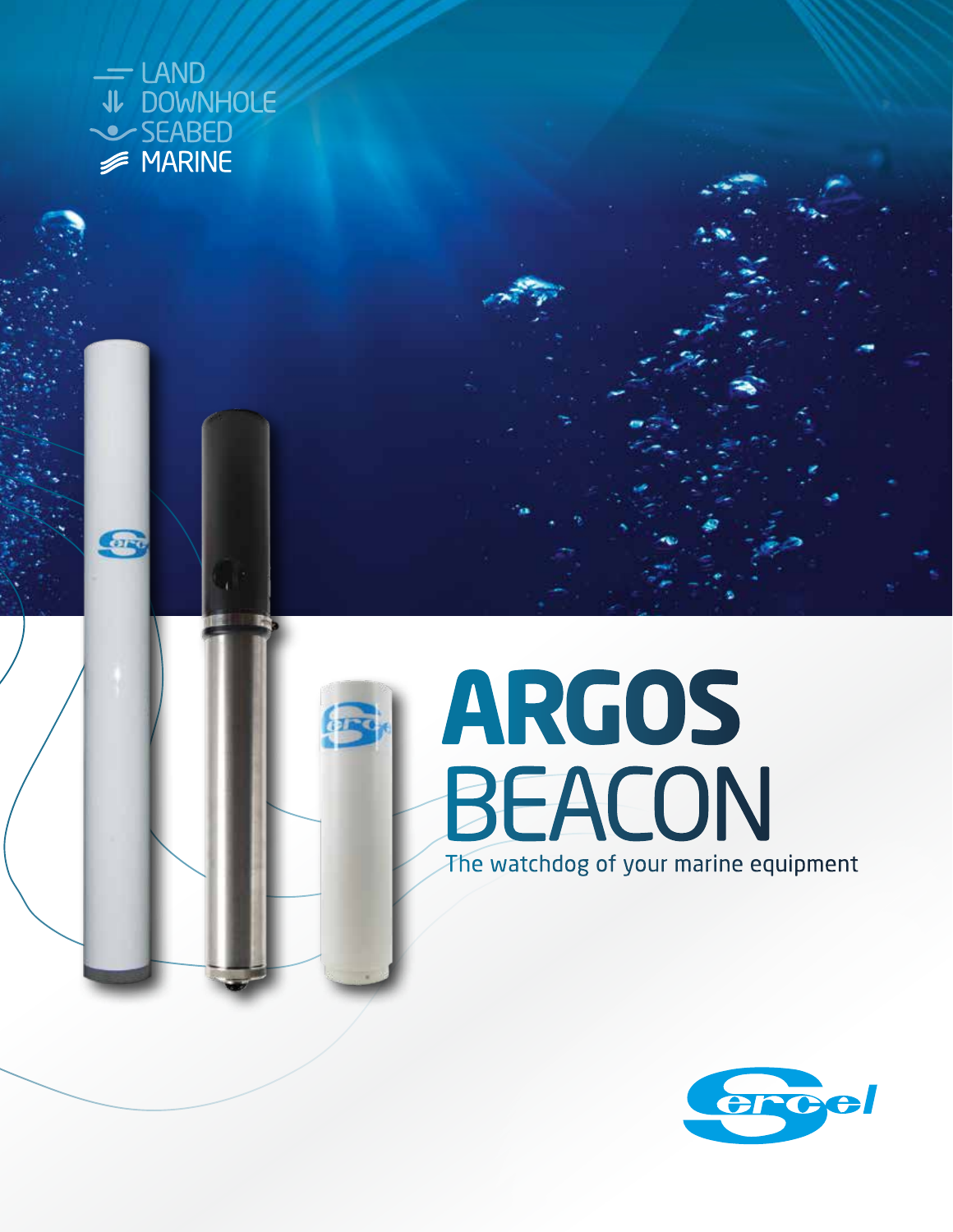

COR

Oceanographic buoys are often moored close to the shore<br>
Where they withstand a harsh environment due to wind, current, wave action and maritime traffic. Risk of mooring line break is quite important (and may lead to loss or damage of equipments with their stored data).

BABS has been designed to retrieve a buoy in case of such problems. When BABS is ON, it transmits signal to ARGOS satellites and is located thanks to CLS ARGOS services.

Whenever the moored buoy gets outside a predefined circle (watch circle + location accuracy), owner is warned. He can then go to sea to retrieve the drifting buoy and to recover underwater part of the mooring line.

## FEATURES

- Easy to install on any type of surface buoy
- Faster recovery of buoys
- CLS Argos service

## **TRANSMITTER**

Certified ARGOS transmitter Transmission periodicity: 110 s

## POWER SUPPLY

Alkaline batteries, D cells (12 VDC, Nominal capacity: 54 Ah) 12 month autonomy

## DIMENSIONS

Diameter: 90mm Length: 860mm Weight: 6.5kg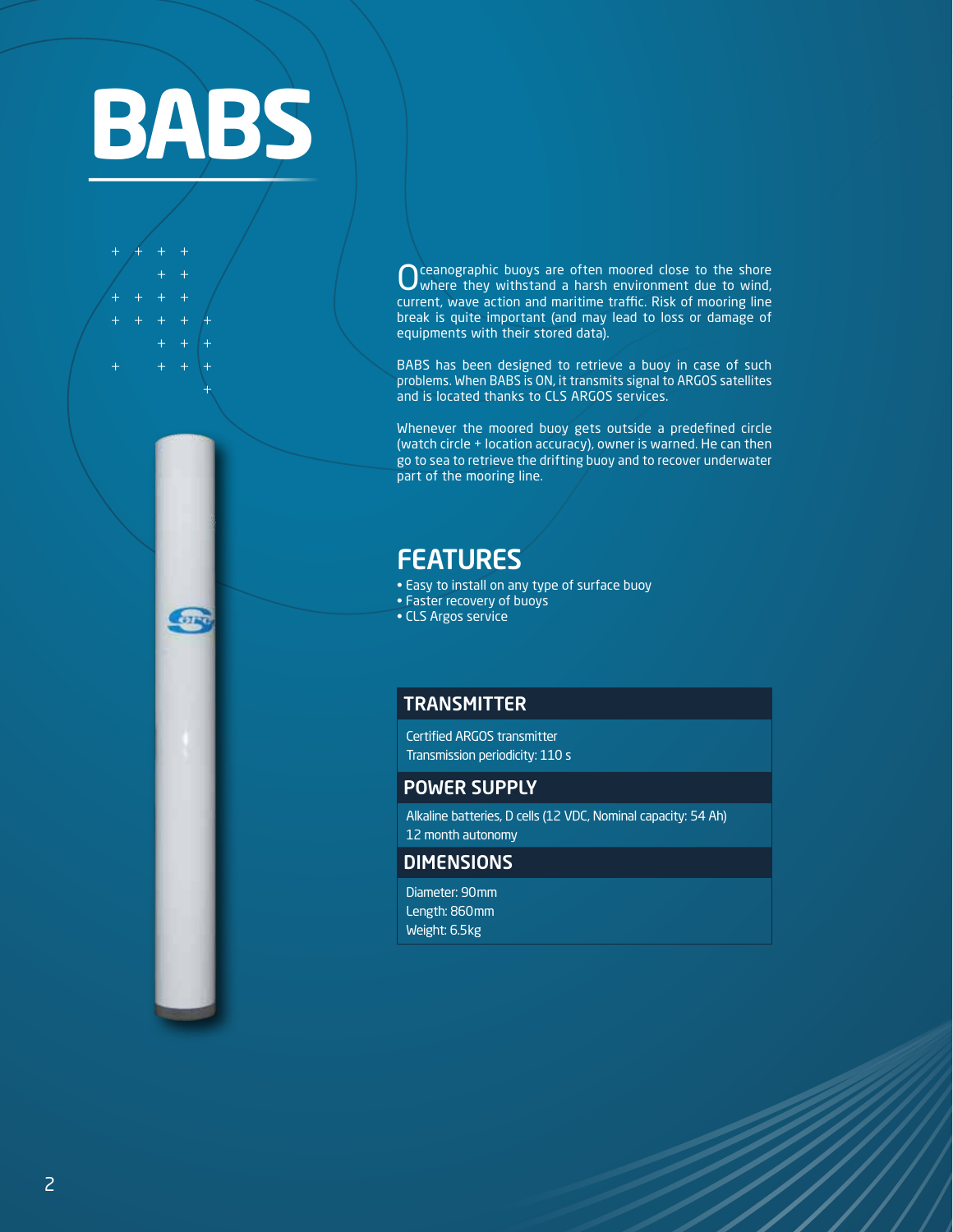# **BASM**

BASM is designed for monitoring any underwater equipment that may surface (such as moored oceanographic instrument, seabed sensor structure, drifting subsurface buoy, AUV, ROV...).

Thanks to a pressure switch, BASM begins to transmit through the ARGOS satellites as soon as it surfaces. Then, identification and location of the equipment are rapidly performed and the owner is automatically warned via CLS-ARGOS services. BASM operates in water depth to 6000m.

## FEATURES

- Quick retrieval of surface drifting equipment
- Time saving in searching at sea reducing operation downtime
- Two models for different water depth applications
- Bonus on insurance premium

## **TRANSMITTER**

Certified ARGOS transmitter Transmission periodicity: 90 s

## POWER SUPPLY

3 lithium batteries, D size

5 year underwater autonomy, 3 months when transmitting

| <b>MODEL</b>         | 800     | 6000     |
|----------------------|---------|----------|
| <b>Housing</b>       | Plastic | Titanium |
| Rated depth (m)      | 800     | 6000     |
| Weight in air (kg)   | 2,7     | 5,5      |
| Weight in water (kg) | $-0.5$  | 3,4      |
| Diameter (mm)        | 100     | 70       |
| Length (mm)          | 400     | 770      |